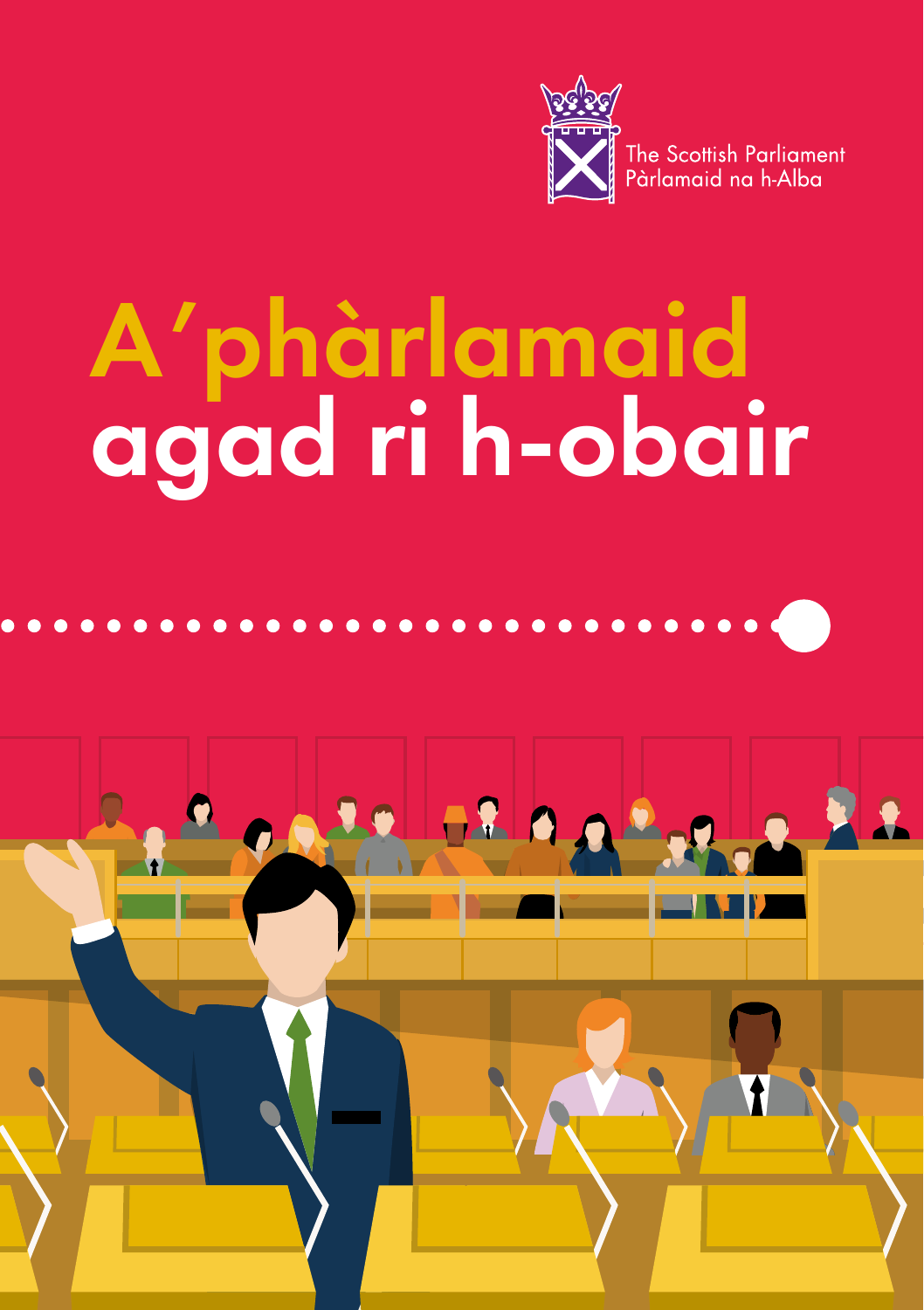# **Dè a tha a' tachairt ann am Pàrlamaid na h-Alba?**

Is e Pàrlamaid na h-Alba an t-àite sam bith Buill Phàrlamaid na h-Alba (BPA) gad riochdachadh anns na cùisean a tha cudromach dhut. Am measg obair eile, bidh iad a' deasbad, a' beachdachadh air molaidhean airson laghan, a' rannsachadh agus a' ceasnachadh bhuill Riaghaltas na h-Alba.

#### **Dè a th' ann an Riaghaltas na h-Alba?**

Is e Riaghaltas na h-Alba buidheann fa-leth bho Phàrlamaid na h-Alba suidhichte ann an togalaichean eile. Is àbhaist dha bhith air a chur ri chèile leis a' phàrtaidh phoilitigeach no còmhlan phàrtaidhean as motha a th' air an riochdachadh sa Phàrlamaid.

Is e ceannard Riaghaltas na h-Alba am **Prìomh Mhinistear**, a bhios a' taghadh:

- **O** Rùnairean Caibineit, a tha an urra raointean poileasaidh sònraichte
- | **Mhinistearan**, a tha ag obair còmhla ris na Rùnairean Caibineit
- **O** Oifigearan Lagha, who are the chief legal advisers to the Scottish Government

a tha nam prìomh chomhairlichean laghail do Riaghaltas na h-Alba. Is e an dreuchd aig Riaghaltas na h-Alba a bhith a' ruith na dùthcha agus a' suidheachadh poileasaidh air cùisean fo uallach Phàrlamaid na h-Alba (ris an canar gnothaichean tiomnaichte).

Tha dleastanas air BPA dearbhadh gu bheil Riaghaltas na h-Alba a' gnìomhachadh air do leas.

## Faigh fiosrachadh

Tha Pàrlamaid na h-Alba an urra grunn raointean poileasaidh, nam measg sin, slàinte, foghlam agus ceartas. Cha ghabh dèiligeadh ri gnothaichean eile, leithid in-imrich, ach le Pàrlamaid na RA. Faigh tuilleadh fios san earrann "Mar a tha a' phàrlamaid ag obrachadh" air an làrach-lìn againn.

i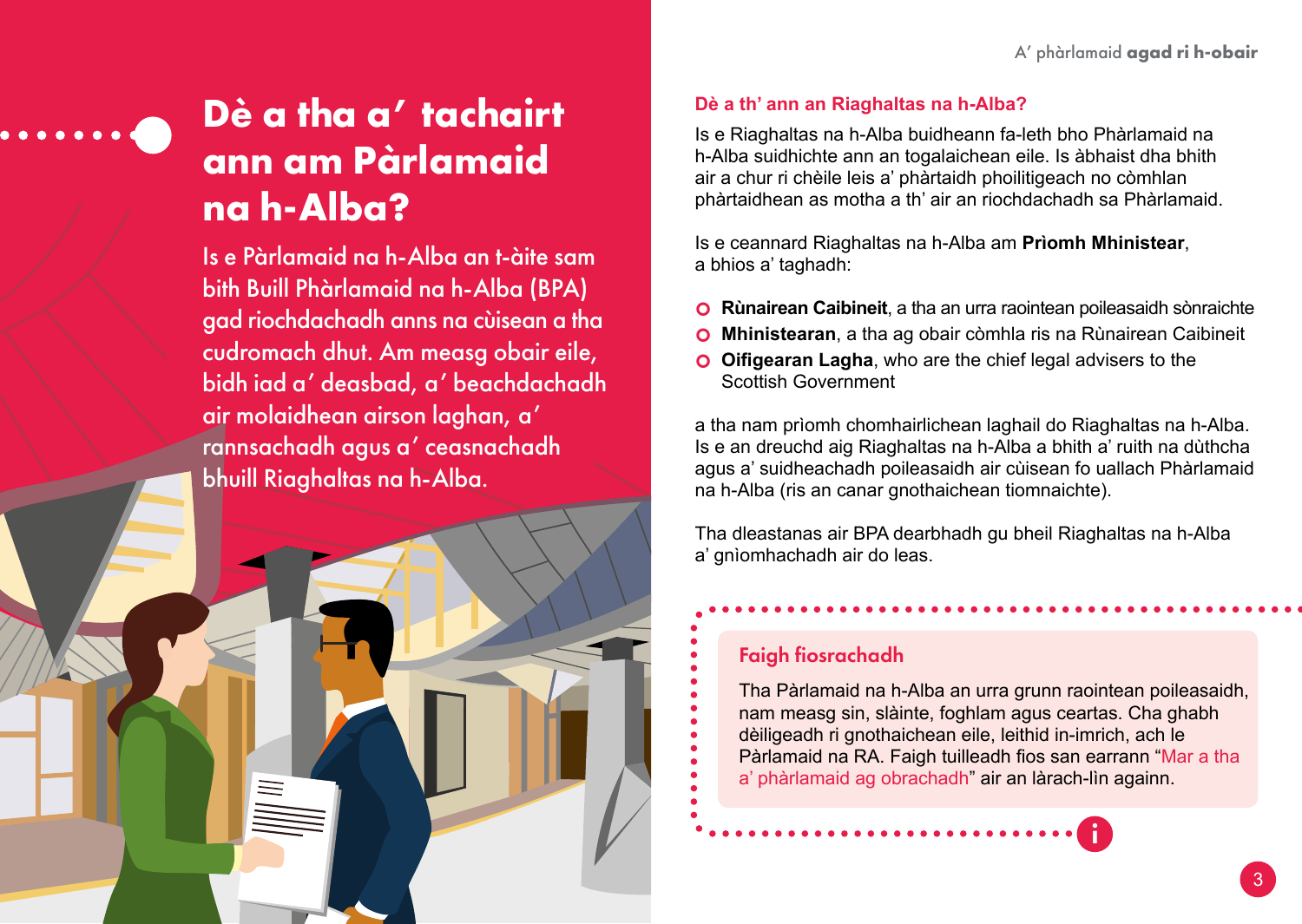## **Ciamar a bhios na BPA agad ag obair dhut ann am Pàrlamaid na h-Alba?**

## **Gluasadan agus deasbadan**

Is urrainn do BPA gluasadan pàrlamaideach a chur a-steach gus aire a thogail mu chùis no cùrsa gnìomha a mholadh. Bidh cuid de na gluasadan seo air an deasbad san t-Seòmar Mhòr. Rè dheasbadan, bidh an t-Oifigear-riaghlaidh – a tha os cionn coinneamhan san t-Seòmar – a' feuchainn ri cothrom na Fèinne a thoirt do gach BPA a tha ag iarraidh bruidhinn ann.

Bidh a' mhòr-chuid de dheasbadan a' buntainn ri gnothaichean fo chùram nàiseanta, ach gheibhear deasbadan gnothaich aig Buill ann cuideachd, far an tèid aig BPA mion-bheachd a thoirt air cùis ionadail.



## **Ceistean**

Bidh BPA a' cur cheistean air Riaghaltas na h-Alba gus fiosrachadh a shireadh agus a chumail cunntachail airson na rinn e. Tha dà sheòrsa ceist ann:

#### | **Ceistean sgrìobhte**

Tha iad seo nan deagh dhòigh aig BPA air fiosrachadh mionaideach fhaighinn.

#### | **Ceistean beòil**

Bidh BPA a' cur nan ceistean seo san t-Seòmar, mar eisimpleir, aig Ceistean a' Phrìomh Mhinisteir. Thèid teacsa cheistean beòil fhoillseachadh romhpa, ach chan eil fios aig buill Riaghaltas na h-Alba air dè na ceistean a bharrachd a thèid an cur. Bheir seo comas do BPA air dùbhlan a thoirt don riaghaltas ann an dòigh nas dhìriche.

## Gabh gnothach riutha

i

Bidh BPA a' cur cheistean 's a' bruidhinn ann an deasbadan às do leth. Ma bhios cùis ann a bu toil leat togail, gheibhear a-mach cò na BPA agad agus ciamar a chuireas tu fios thuca le inneal-luirg nan còdan-puist air an làrach-lìn againn.

## Faigh fiosrachadh

Tha an clàr-sgrìobhte de na chaidh a ràdh sa h-uile deasbad is seisean àm nan ceist (ris an canar an Aithisg Oifigeil) agus teacsa nan ceistean is freagairtean sgrìobhte uile rim faotainn san earrann Gnothaichean Pàrlamaideach air an làrach-lìn againn.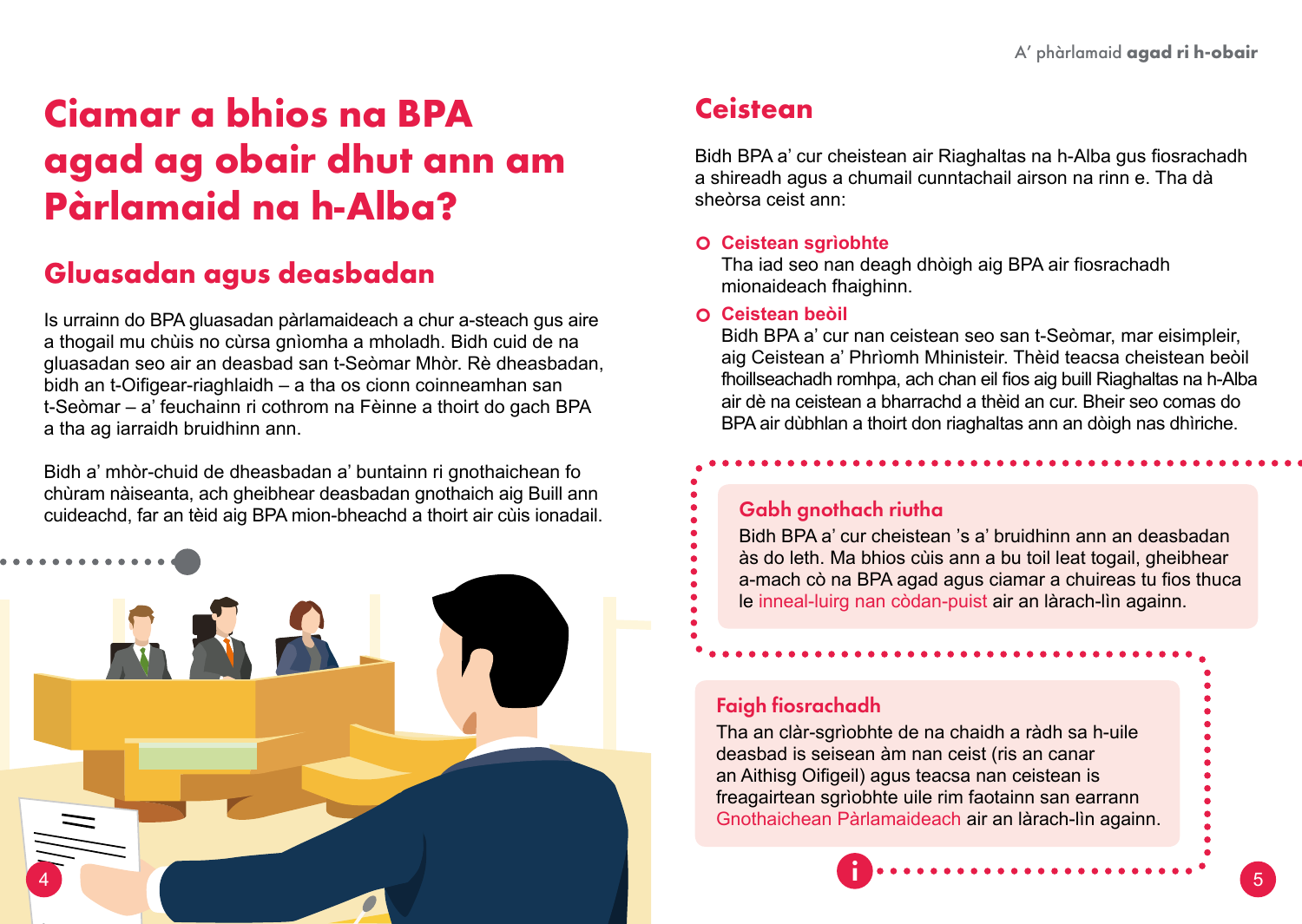## **Rannsachadh nan comataidhean**

Bidh BPA a' tighinn cruinn còmhla gu riaghailteach ann am buidhnean beaga ris an canar comataidhean gus coimhead air dè a rinn Riaghaltas na h-Alba ann an raon-cuspair àraidh agus dè a ghabhadh leasachadh. Tha pàirt chudromach aig comataidhean air Riaghaltas na h-Alba a chumail cunntachail.

Tha rannsachadh na dhòigh aig comataidh air mion-shùil a thoirt air cùis àraidh. Rè rannsachaidh, is urrainn do chomataidh a bhith a' gairm airson bheachdan, a' cumail tachartasan com-pàirteachaidh, a' falbh air tursan rùn-rannsachaidh, agus a' ceasnachadh buill Riaghaltas na h-Alba agus dhaoine is bhuidhnean eile.

## Gabh gnothach ris

Tha an compàirteachas agadsa na phàirt chudromach den phròiseas rannsachaidh. Is urrainn dhut:

- | do bheachdan a sgrìobhadh thuca no gabhail pàirt ann an tachartasan is suirbhidhean air-loidhne
- **O** ath-chuinge a chur gu Comataidh nan ath-chuingean poblach, rud a dh'fhaodadh rannsachadh no deasbad adhbharachadh san t-Seòmar
- **O** leantainn orra agus conaltradh ri comataidhean air Twitter
- | bhith an làthair aig coinneamh comataidh (tha a' mhòr-chuid air an cumail gu poblach) no coimhead oirre air-loidhne

i

## Faigh fiosrachadh Tha a duilleagan fhèin aig gach comataidh air an làrach-lìn againn, le mion-fhios air dè a tha dol, agus ciamar a rachar an-sàs ann: [parliament.scot/committees](http://www.parliament.scot/parliamentarybusiness/committees.aspx) i

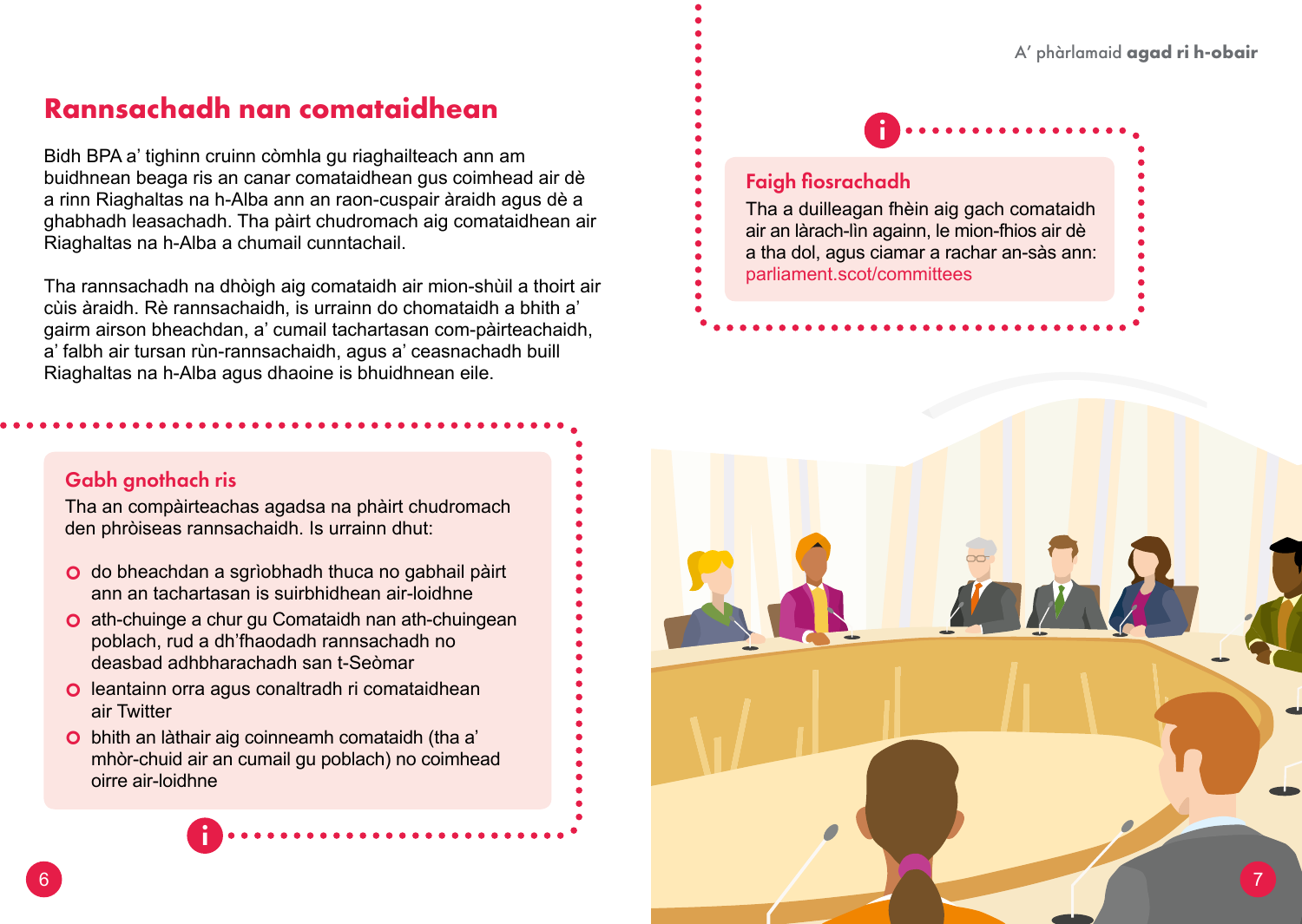## **Reachdas**

Bidh a' mhòr-chuid de na molaidhean airson laghan ùra (ris an canar bilean) a' tighinn bho Riaghaltas na h-Alba. Is urrainn do BPA fa leth agus comataidhean bilean a thoirt a-steach cuideachd, agus dh'fhaodadh iad buntainn ri cùis air a comharrachadh leatsa mar tè dom feumar an aire a thoirt.

Bidh BPA an uairsin:

- | a' co-dhùnadh a bheil bile a dhìth no nach eil
- **O** a' sgrùdadh ciamar a dh'fhaodar leasachadh a thoirt air gach bile
- | a' co-dhùnadh am bu chòir dha dol na lagh no nach bu chòir

Is urrainn don a h-uile BPA a bhith a' gabhail pàirt ann an deasbadan air bilean san t-Seòmar, a' moladh atharraichean (ris an canar mion-leasachaidhean) air bilean agus a' gabhail pàirt sa chodhùnadh a thaobh co-dhiù an aontaichear bile no nach aontaich. Bidh iad cuideachd ri obair chudromach ann an comataidhean, a' toirt sùil gheur air dè a th' air a mholadh, ciamar a thèid a choileanadh agus air mion-leasachaidhean a th' air am moladh.

## Gabh gnothach ris

i

Faodaidh an cur a-steach agad diofar mòr a dhèanamh air reachdas. Is urrainn dhut:

- | do bheachdan a thoirt nuair a nì comataidh gairm airson fianais mu bhile
- | fios a chur gu BPA gus atharraichean air bilean a tha fo làimh a mholadh

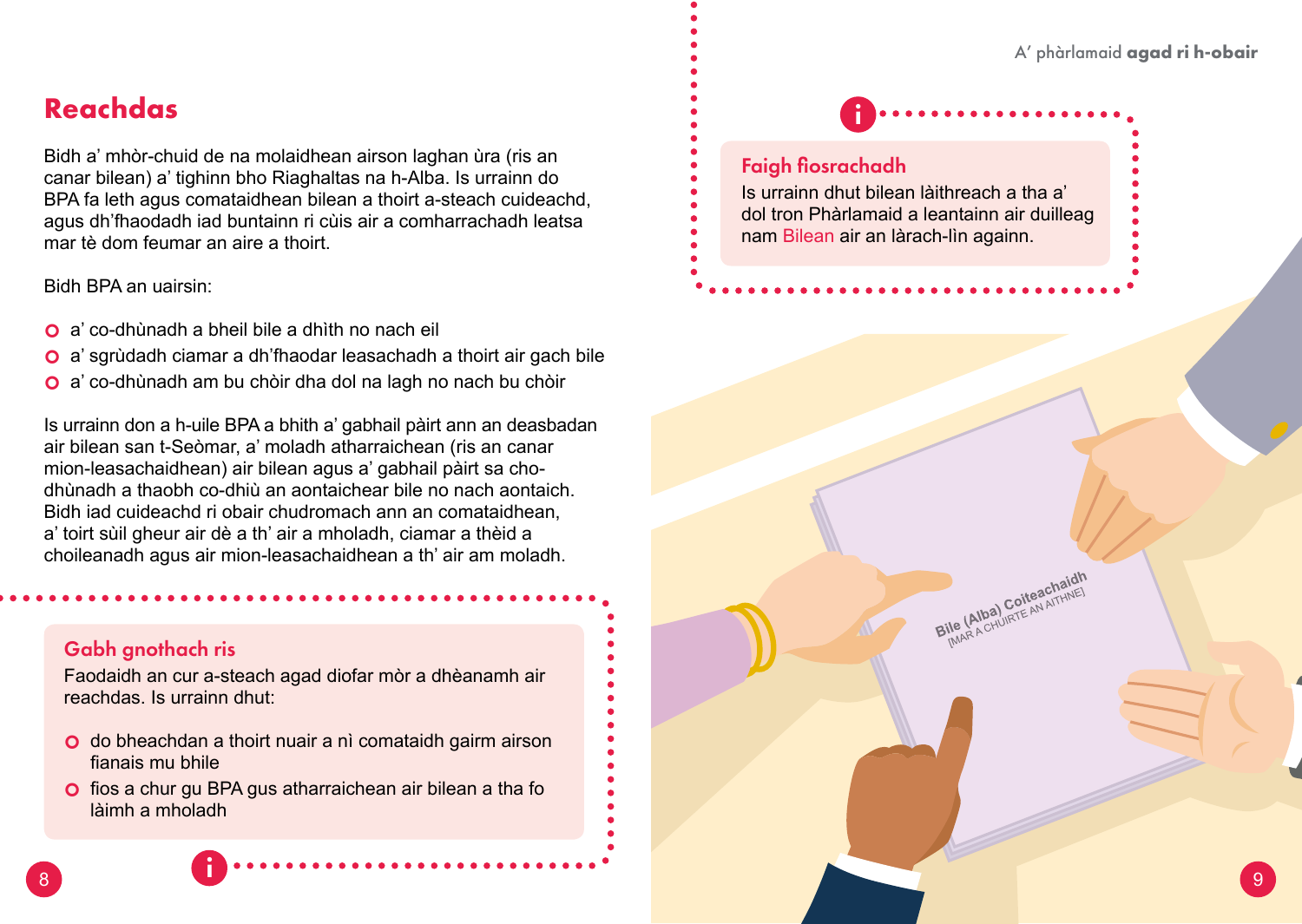## **Am buidseat**

Mar riochdairean dhut, tha dleastanas air BPA dearbhadh gu bheil an t-airgead agad ga chosg gu glic le Riaghaltas na h-Alba.

Gach foghar, suidhichidh Riaghaltas na h-Alba a mholaidhean san dreachd buidseit a thaobh caiteachais is chìsean airson an ath-bhliadhna ionmhasail. Bidh BPA a' sgrùdadh seo ann an comataidhean agus san t-Seòmar. Is urrainn don Phàrlamaid atharraichean don dreachd buidseit a mholadh, air chumha nach cuir iad seo cosgaisean iomlan am meud.

Bheir Riaghaltas na h-Alba an uairsin Bile a' Bhuidseit a-steach san Fhaoilleach. Chan fhaod am bile seo dol na lagh mur aontaich BPA ris.

## Gabh gnothach ris

Is urrainn dhut guth a thogail mu chaiteachas poblach is cìsean le bhith a' cur nam beachdan agad mun dreachd buidseit gu comataidhean.

> Faigh fiosrachadh Bidh Pàrlamaid na h-Alba a' faighinn tuilleadh chumhachdan cìse san ùine bheag ri tighinn.

> > i



## **Cùm suas ri gnothaichean na Pàrlamaid**

**O** Cuir d' ainm ris a' chuairt-litir againn 'This Week in the Scottish Parliament'.

. . . . . . . . . . . . . . . . . .

- **O** Coimhead air a' Business Bulletin airson fios mu ghnothaichean pàrlamaideach, nam measg, coinneamhan an t-Seòmair is nan comataidhean.
- **O** Leugh an Aithisg Oifigeil.

@

- **O** Coimhead air Parliament TV no air an t-seanail YouTube againn.
- **O** Lean Pàrlamaid na h-Alba agus comataidhean air Twitter.
- | Glèidh tiogaidean gus coimhead air coinneamhan an t-Seòmair no nan comataidhean tro Sheirbheisean Luchd-tadhail:



## visit@parliament.scot